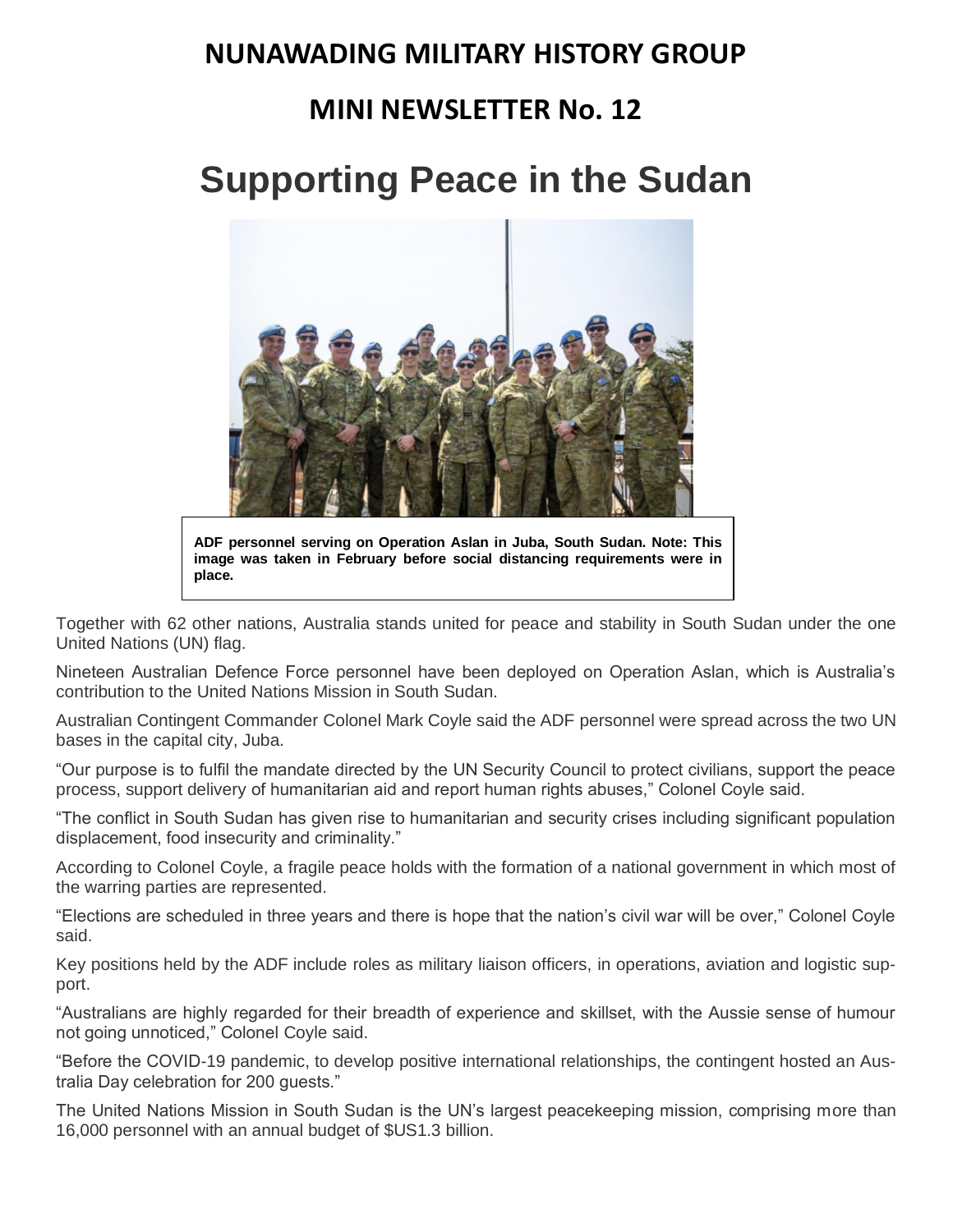# **A GREAT SUBMARINE STORY**

#### **USS Barb & Commanding Officer Lucky Fluckey**

Thirty-nine years ago, an Italian submarine was sold for a paltry \$100,000 as scrap. The submarine, given to the Italian Navy in 1953 was originally the USS Barb . . an incredible veteran of World War II service with a heritage that should not have been melted away without any recognition.



**USS Barb "The Submarine that sank the greatest tonnage by Japanese Records"**

The U.S.S. Barb was a pioneer, paving the way for the first submarine to launch missiles and it flew a battle flag unlike that of any other ship.

In addition to the Medal of Honor ribbon at the top of the flag identifying the heroism of its Captain, Commander Eugene 'Lucky' Fluckey. And the bottom border of the flag bore the image of a Japanese train locomotive. The U.S.S. Barb was indeed, the submarine that SANK A TRAIN! July 18, 1945 In Patience Bay, off the coast of Karafuto, Japan. It was after 4 A.M. and Commander Fluckey rubbed his eyes as he peered over the map spread before him. It was the twelfth war patrol of the Barb, the fifth under Commander Fluckey. He should have turned the submarine's command over to another skipper after four patrols but had managed to strike a deal with Admiral Lockwood to make a fifth trip with the men he cared for like a father. Of course, no one suspected

when he had struck that deal prior to his fourth and should have been his final war patrol, that Commander Fluckey's success would be so great he would be awarded the Medal of Honor. Commander Fluckey smiled as he remembered that patrol. Lucky Fluckey they called him. On January 8th the Barb had emerged victorious from a running two-hour night battle after sinking a large enemy ammunition ship. Two weeks later in Mamkwan Harbor he found the motherlode... more than 30 enemy ships. In only 5 fathoms (30 feet) of water his crew had unleashed the sub's forward torpedoes, then turned and fired four from the stern. As he pushed the Barb to the full limit of its speed through the dangerous waters in a daring withdrawal to the open sea, he recorded eight direct hits on six enemy ships. What could possibly be left for the Commander to accomplish who, just three months earlier had been in Washington, DC to receive the Medal of Honor? He smiled to himself as he looked again at the map showing the rail line that ran along the enemy coastline. Now his crew was buzzing excitedly about bagging a train! The rail line itself wouldn't be a problem. A shore patrol could go ashore under cover of darkness to plant the explosives... one of the sub's 55-pound scuttling charges. But this early morning Lucky Fluckey and his officers were puzzling over how they could blow not only the rails, but also one of the frequent trains that shuttled supplies to equip the Japanese war machine but no matter how crazy the idea might have sounded; the Barb's skipper would not risk the lives of his men. Thus, the problem... how to detonate the explosives at the moment the train passed, without endangering the life of a shore party. PROBLEMS? If you don't search your brain looking for them, you'll never find them. And even then, sometimes they arrive in the most unusual fashion. Cruising slowly beneath the surface to evade the enemy plane now circling overhead, the monotony was broken with an exciting new idea: Instead of having a crewman on shore to trigger

explosives to blow both rail and a passing train, why not let the train BLOW ITSELF up? Billy Hatfield was excitedly explaining how he had cracked nuts on the railroad tracks as a kid, placing the nuts between two ties so the sagging of the rail under the weight of a train would break them open. "Just like cracking walnuts, "he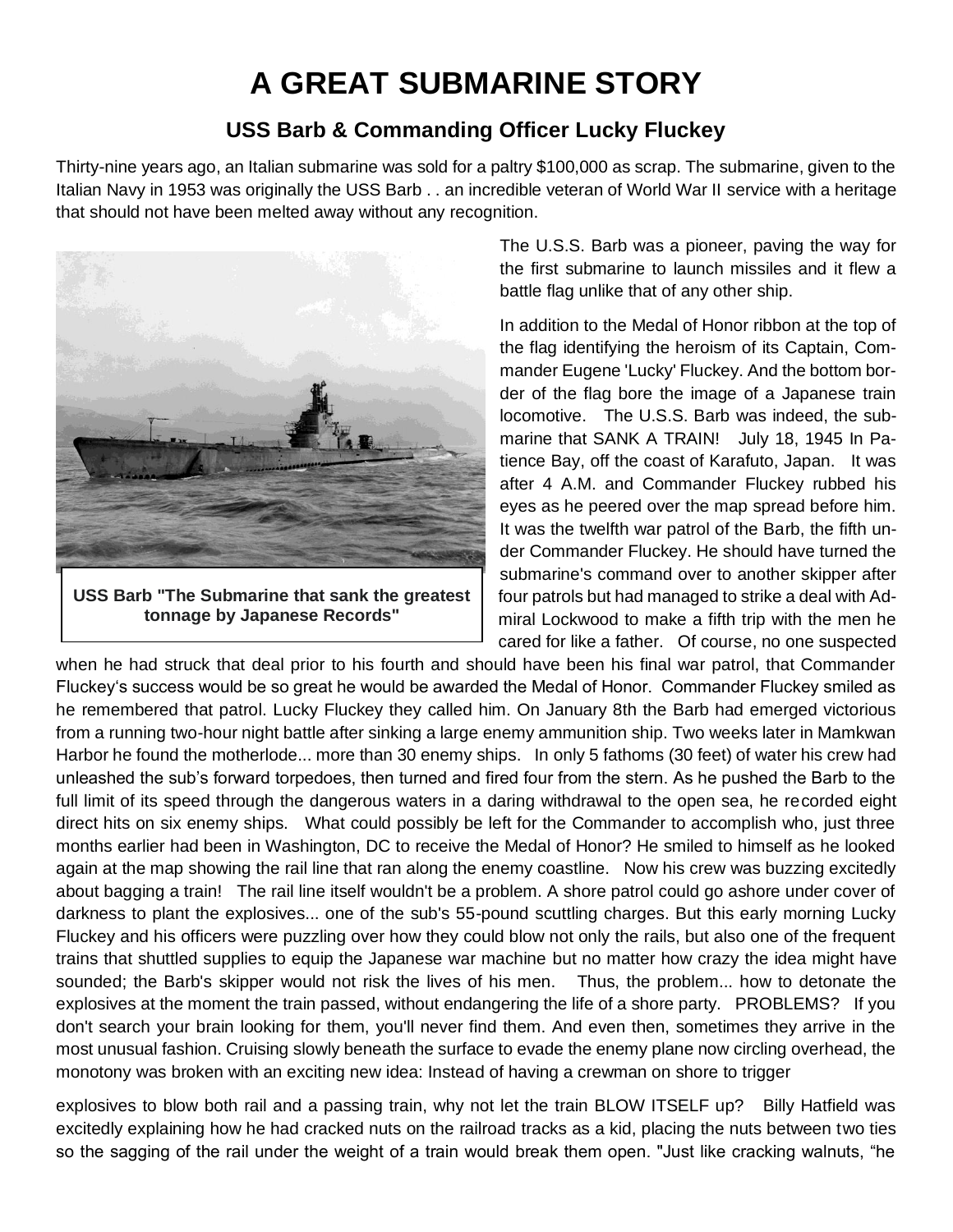explained. To complete the circuit [ detonating the 55-pound charge ] we hook in a micro switch... and mounted it between two ties, directly under the steel rail. " We don't set it off . . the TRAIN will." Not only did Hatfield have the plan, he wanted to go along with the volunteer shore party. After the solution was found, there was no shortage of volunteers; all that was needed was the proper weather... a little cloud cover to darken the moon for the sabotage mission ashore. Lucky Fluckey established his criteria for the volunteer party:

[1] No married men would be included, except for Hatfield,

[2] The party would include members from each department,

[3] The opportunity would be split evenly between regular Navy and Navy Reserve sailors,

[4] At least half of the men had to have been Boy Scouts, experienced in handling medical emergencies and tuned into woods lore.

FINALLY, Lucky Fluckey would lead the saboteurs himself. When the names of the 8 selected sailors was announced it was greeted with a mixture of excitement and disappointment. Members of the submarine's demolition squad were: · Chief Gunners Mate Paul G. Saunders, USN; · Electricians Mate 3rd Class Billy R. Hatfield, USNR; · Signalman 2nd Class Francis N. Sevei, USNR; · Ships Cook 1st Class Lawrence W. Newland, USN; · Torpedoman Mate 3rd Class Edward W. Klingesmith, USNR; · Motor Machinists Mate 2nd Class James E. Richard, USN; · Motor Machinists Mate 1st Class John Markuson, USN; and Lieutenant William M. Walker, USNR. Among the disappointed was Commander Fluckey who surrendered his opportunity at the insistence of his officers that as commander he belonged with the Barb, coupled with the threat from one that "I swear I'll send a message to ComSubPac if the Commander attempted to join the demolition shore party." In the meantime, there would be no harassing of Japanese shipping or shore operations by the Barb until the train mission had



**Eugene Fluckey on the USS Barb**

been accomplished. The crew would ' lay low ' to prepare their equipment, practice and plan and wait for the weather. July 22, 1945 Patience Bay [ Off the coast of Karafuto, Japan] Waiting in 30 feet of water in Patience Bay was wearing thin the patience of Commander Fluckey and his innovative crew. Everything was ready. In the four days the saboteurs had anxiously watched the skies for cloud cover, the inventive crew of the Barb had crafted and tested their micro switch. When the need was proposed for a pick and shovel to bury the explosive charge and batteries, the Barb's engineers had cut up steel plates in the lower flats of an engine room, then bent and welded them to create the needed digging tools. The only things beyond their control were the weather.... and the limited time. Only five days remained in the Barb's patrol. Anxiously watching the skies, Commander Fluckey noticed plumes of cirrus clouds, then white stratus capping the mountain peaks ashore. A cloud cover was building to hide the three-quarters moon. So, this would be the night. MIDNIGHT, July 23, 1945 The Barb had crept within 950 yards of the shoreline. If it was somehow seen from the shore it would probably be mistaken for a schooner or Japanese patrol boat. No one would suspect an American submarine so close to shore or in such shallow water. Slowly the small boats were lowered to the water and the 8 saboteurs began paddling toward the enemy beach. Twenty-five minutes later they pulled the boats ashore and walked on the surface of the

Japanese homeland. Stumbling through noisy waist-high grasses, crossing a highway and then into a 4-foot drainage ditch, the saboteurs made their way to the railroad tracks. Three men were posted as guards, Markuson assigned to examine a nearby water tower. The Barb's auxiliary man climbed the tower's ladder, then stopped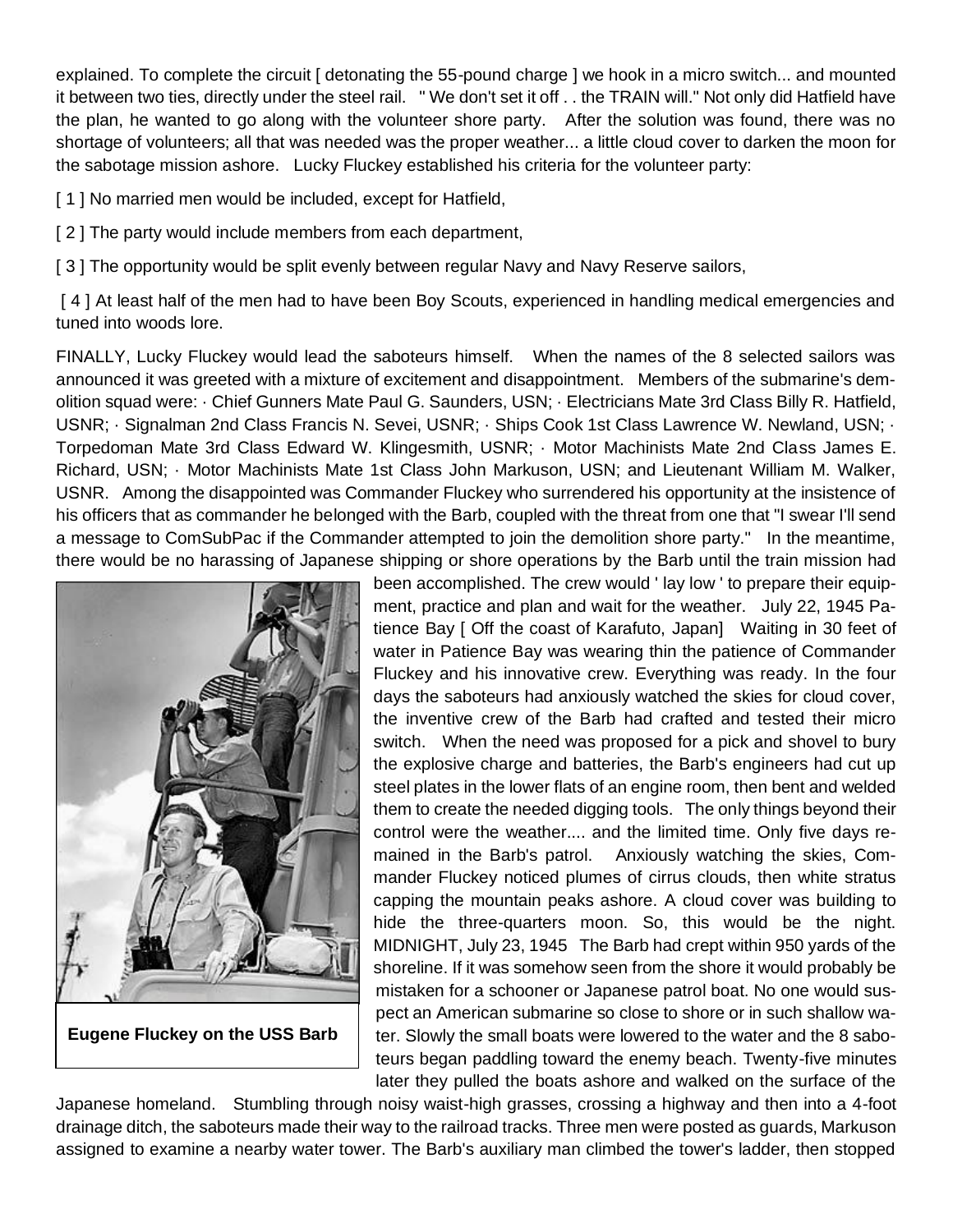in shock as he realized it was an enemy lookout tower . . . an OCCUPIED enemy lookout tower. Fortunately the Japanese sentry was peacefully sleeping. And Markuson was able to quietly withdraw to warn his raiding party. The news from Markuson caused the men digging the placement for the explosive charge to continue their work more quietly and slower. Twenty minutes later, the demolition holes had been carved by their crude tools and the explosives and batteries hidden beneath fresh soil. During planning for the mission, the saboteurs had been told that, with the explosives in place, all would retreat a safe distance while Hatfield made the final connection. BUT IF the sailor who had once cracked walnuts on the railroad tracks slipped or messed up during this final, dangerous procedure. . his would be the only life lost. On this night it was the only order the sub's saboteurs refused to obey, and all of them peered anxiously over Hatfield's shoulder to be sure he did it right. The men had come too far to be disappointed by a bungled switch installation. 1:32 A.M. Watching from the deck of the submarine, Commander Fluckey allowed himself a sigh of relief as he noticed the flashlight signal from the beach announcing the departure of the shore party. Fluckey had daringly, but skillfully guided the Barb within 600 yards of the enemy beach sand.

There was less than 6 feet of water beneath the sub's keel, but Fluckey wanted to be close in case trouble arose and a daring rescue of his bridge saboteurs became necessary. 1:45 A.M. The two boats carrying his saboteurs were only halfway back to the Barb when the sub's machine gunner yelled, ' CAPTAIN !' There's another train



**Members of the sabotage team pose with the Ships flag (The train mission is noted at the center bottom of the flag)**

coming up the tracks! The Commander grabbed a megaphone and yelled through the night, "Paddle like the devil !", knowing full well that they wouldn't reach the Barb before the train hit the micro switch. 1:47 A.M. The darkness was shattered by brilliant light . . and the roar of the explosion! The boilers of the locomotive blew, shattered pieces of the engine blowing 200 feet into the air. Behind it the railroad freight cars accordioned into each other, bursting into flame and adding to the magnificent fireworks display. Five minutes later the saboteurs were lifted to the deck by their exuberant comrades as the Barb eased away . . slipping back to the safety of the deep. Moving at only two knots, it would be a while before the Barb was into waters deep enough to allow it to submerge. It was a moment to savor, the culmination of teamwork, ingenuity and daring by the Commander and all his crew. Lucky Fluckey's voice came over the intercom. "All hands below deck not absolutely needed to maneuver the ship have permission to come topside." He didn't have to repeat the invitation. Hatches sprang open as the proud sailors of the Barb

gathered on her decks to proudly watch the distant fireworks display.

The Barb had sunk a Japanese TRAIN! On August 2, 1945 the Barb arrived at Midway, her twelfth war patrol concluded. Meanwhile United States military commanders had pondered the prospect of an armed assault on the Japanese homeland. Military tacticians estimated such an invasion would cost more than a million American casualties. Instead of such a costly armed offensive to end the war, on August 6th the B-29 bomber Enola Gay dropped a single atomic bomb on the city of Hiroshima, Japan. A second such bomb, unleashed 4 days later on Nagasaki, Japan, caused Japan to agree to surrender terms on August 15th. On September 2, 1945 in Tokyo Harbor the documents ending the war in the Pacific were signed. The story of the saboteurs of the U.S.S. Barb is one of those unique, little known stories of World War II. It becomes increasingly important when one realizes that the [ 8 ] eight sailors who blew up the train near Kashiho, Japan conducted the ONLY GROUND COMBAT OPERATION on the Japanese homeland during World War II.